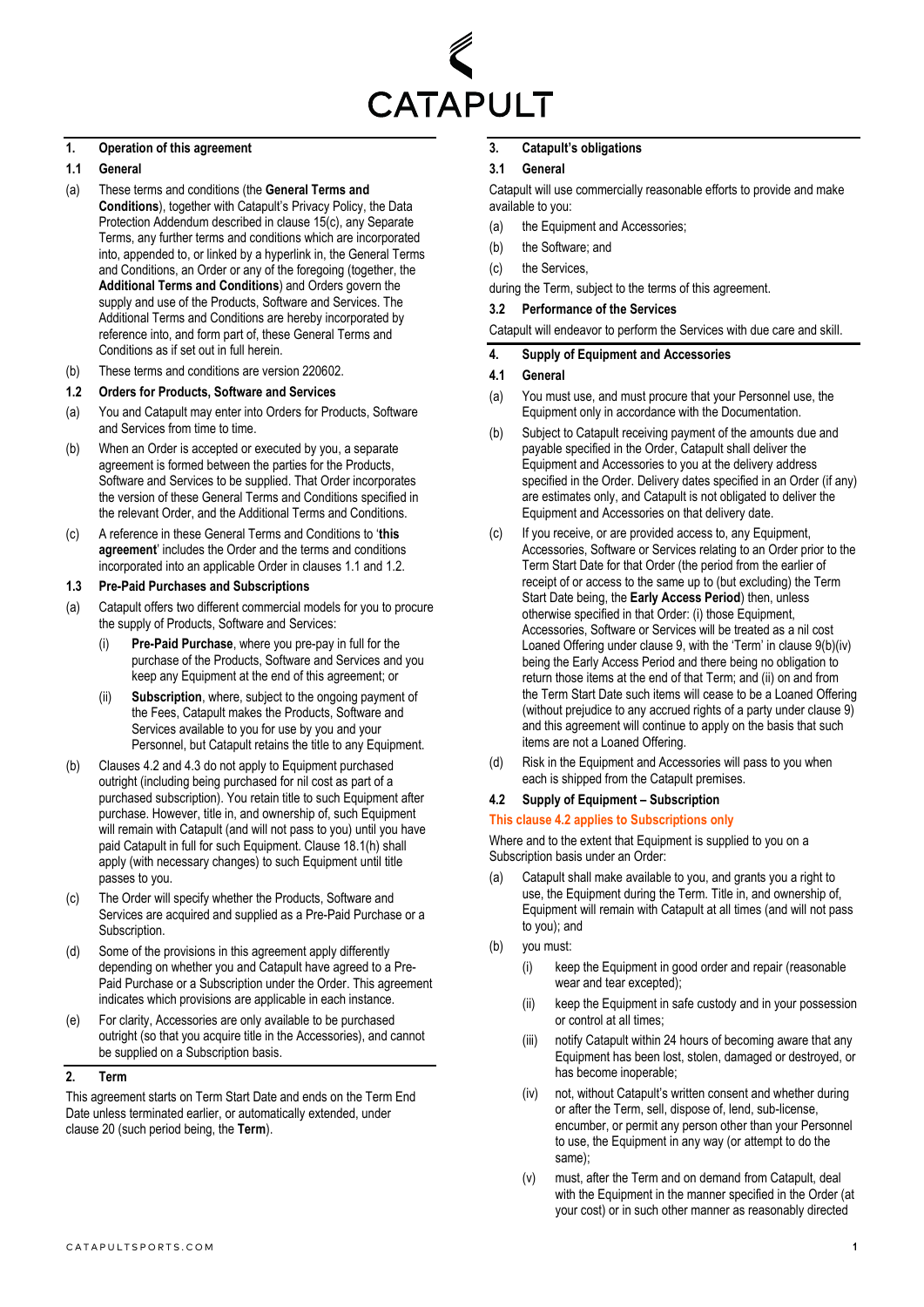

by Catapult (provided that Catapult agrees to pay any reasonable out-of-pocket expenses incurred by you in complying with that direction);

- (vi) not alter or remove any markings (or similar) on the Equipment (including proprietary or identifying markings, trademarks, registration numbers and certification numbers); and
- (vii) not make any alteration, modification or repairs (or similar) to the Equipment without the prior written consent of Catapult (which may be withheld at its discretion).

#### <span id="page-1-0"></span>**4.3 Supply of Equipment – Pre-Paid Purchase**

#### **This clause [4.3](#page-1-0) applies to Pre-Paid Purchases only**

Where and to the extent that Equipment is supplied to you on a Pre-Paid Purchase basis under an Order:

- <span id="page-1-1"></span>(a) title in, and ownership of, Equipment will remain with Catapult (and will not pass to you) until the later of (i) you having paid Catapult in full for that Equipment; and (ii) this agreement having terminated or expired (for any reason);
- (b) until title in any Equipment passes to you under clause [4.3](#page-1-0)[\(a\)](#page-1-1) (the **Relevant Goods**), Catapult retains the right to modify any of the Relevant Goods and you hold the Relevant Goods as the fiduciary agent and bailee of Catapult and must ensure that the Relevant Goods are clearly identifiable as the property of Catapult and are properly stored and protected and remain fully insured. You must not, without Catapult's written consent and whether during or after the Term, sell or otherwise dispose of or deal in the Relevant Goods. After the Term you must, on demand from Catapult, do one or more of return, destroy, recycle or otherwise deal with the Relevant Goods as directed by Catapult. Clause [18.1\(h\)](#page-6-0) shall apply (with necessary changes) to the Equipment procured as a Pre-Paid Purchase until title passes to you; and
- (c) without limiting any other rights, Catapult is entitled to dispose of any repossessed Relevant Goods and apply the proceeds of sale to your indebtedness to Catapult.

#### **4.4 Supply of Accessories**

Title in, and ownership of, Accessories will remain with Catapult (and will not pass to you) until you have paid Catapult in full for those Accessories. Claus[e 18.1\(h\)](#page-6-0) shall apply (with necessary changes) to the Accessories until title passes to you.

#### <span id="page-1-5"></span>**5. Supply of software**

#### <span id="page-1-4"></span>**5.1 Grant of license and usage rights**

Catapult hereby grants to you, for the duration of the Term, a nonexclusive, non-transferable, non-sublicensable:

- (a) license to use the Local Software; and
- (b) right to access the Cloud Services,

solely in connection with your use of the Equipment and the Accessories, and subject to your compliance with the terms and conditions of this agreement.

#### **5.2 Delivery of Local Software; access to Cloud Services**

- (a) Catapult shall deliver the Local Software (if any) to you at the delivery address specified in the Order on or around the specified delivery date (if any).
- (b) Catapult shall provide you with access to and use of the Cloud Services via the methods specified by Catapult from time to time.

#### **5.3 Changes to Local Software**

- (a) During the Term, Catapult shall provide to you all Enhancements at no additional cost.
- (b) You acknowledge and agree that each Enhancement will be automatically downloaded and installed by the Local Software at a time determined by Catapult, with or without notice from Catapult.

(c) You must always use the latest versions and updates of the Local Software as provided by Catapult.

#### **5.4 Changes to Cloud Services**

Catapult may correct errors, change, add or delete the functions, features, performance, or other characteristics of the Cloud Services from time to time.

#### <span id="page-1-2"></span>**5.5 Third Party Software and Content**

- (a) Catapult may provide you with access to, or require you to use, either or both of Third Party Content and Third Party Technology (each a **Separately Licensed Offering**).
- (b) You must comply with any Separate Terms that govern any Separately Licensed Offerings. Your rights to use any Separately Licensed Offerings are subject to, and governed by, such Separate Terms. The third party owner, author or provider of each Separately Licensed Offering retains all ownership and intellectual property rights in, and to, that Separately Licensed Offering.
- (c) Some Separately Licensed Offerings (such as third-party direct payment gateways, e-commerce platforms, and other payment transaction processors) may require you to leave a Catapult Website and be redirected to a third-party website or application. In this case, you are no longer governed by the Privacy Policy or provisions of this agreement that relate to a Catapult Website. Catapult is not responsible for the privacy practices of third-party websites or applications and encourages you to read their privacy statements.
- (d) Catapult may put you on notice of any such Separate Terms, and provide notices in relation to such Separate Terms, by providing the same in your Order, the Documentation, specifications, readme or notice files, via a pop-up in the Software, emailing you or otherwise notifying you in accordance with clause [22.](#page-7-1)
- (e) For the purposes of this claus[e 5.5,](#page-1-2) Catapult notifies you of the following Separately Licensed Offerings:
	- (i) if you or any of your Personnel install or use the Software on a device bearing the branding or a trademark of Apple Inc., then Apple's Minimum Terms of Developer's End-User License Agreement as incorporated into the EULA will apply;
- <span id="page-1-3"></span>(f) Catapult may, by providing a prominent notice on a Catapult Website, via a pop-up in the Software, emailing you or otherwise notifying you in accordance with claus[e 22,](#page-7-1) change or vary the Separate Terms from time to time:
	- to comply with a reasonable request from a third-party owner, author or provider of a Separately Licensed Offering;
	- (ii) as a consequence of any amendments to agreements between Catapult and a third-party owner, author or provider of a Separately Licensed Offering;
	- (iii) as required by law; or
	- (iv) otherwise to reasonably protect the legitimate interests of Catapult or the third-party owner, author or provider of a Separately Licensed Offering.
- (g) You may terminate the portion of this agreement relevant to the Separately Licensed Offering within 30 days of receiving written notice from Catapult under clause [5.5\(f\)](#page-1-3) above by providing Catapult with written notice of such termination if any changes to the Separately Licensed Offering would do any one or more of:
	- (i) materially degrade the Products, Software or Services ordered by you on the applicable Order;
	- (ii) require you to purchase or procure additional Products, Software or Services from Catapult;
	- (iii) add additional material obligations for you; and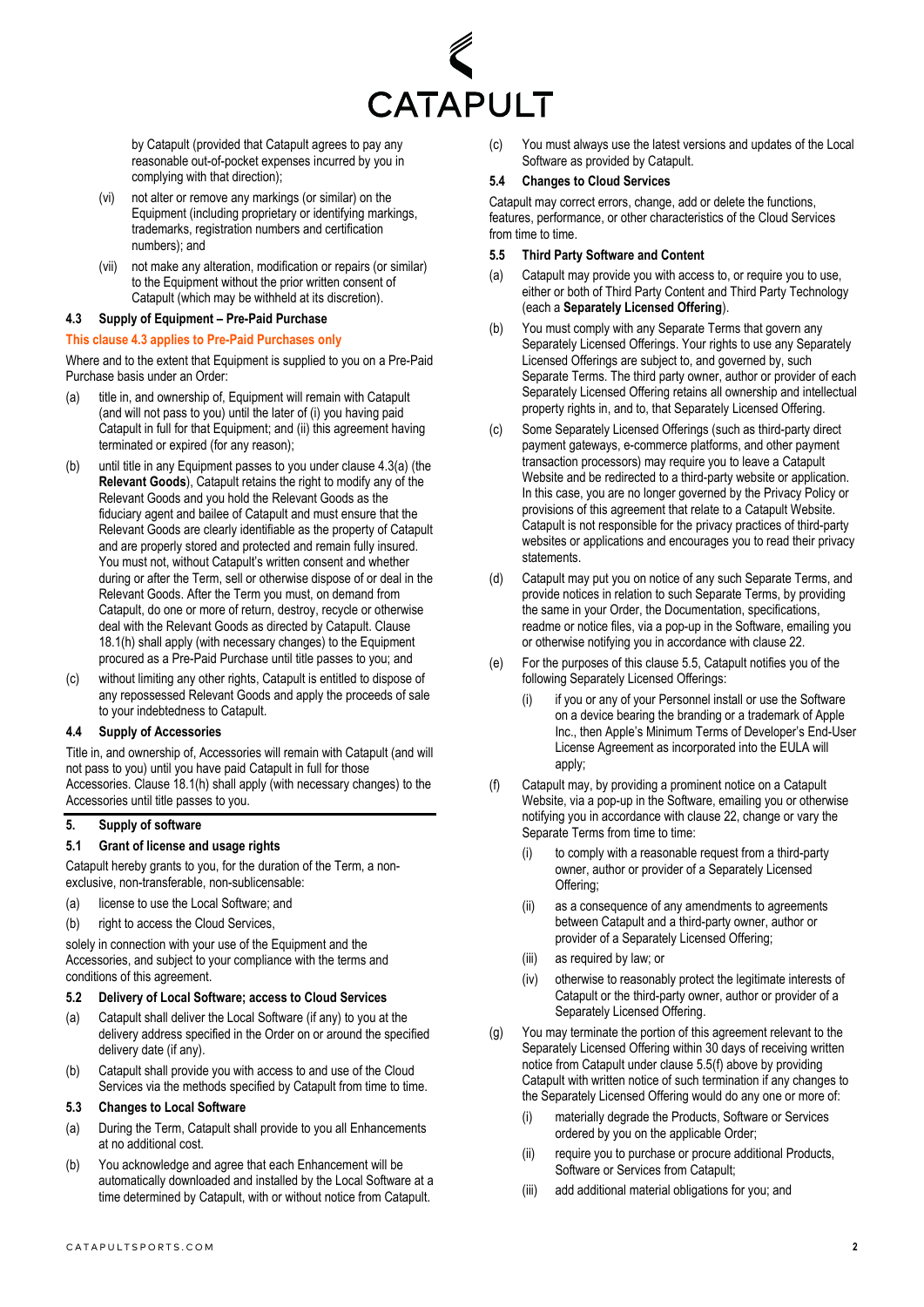

(iv) limit or diminish your rights or remedies under this agreement.

#### <span id="page-2-1"></span>**5.6 Beta Services**

- (a) Catapult may, at its election, offer Beta Services to you at no additional charge or an additional Fee agreed by the parties. Use of Beta Services is for evaluation purposes only. Beta Services are not considered "Services" and do not come with product support. Beta Services may be subject to additional terms. Catapult may terminate Beta Services at any time, and they will automatically terminate at such time as Catapult makes them generally available. Beta Services may be unpredictable and lead to erroneous results. You acknowledge and agree that:
	- (i) if you accept Catapult's offer of Beta Services then, subject to any additional terms:
		- A. you are hereby granted a limited, non-exclusive, non-transferable, non-sublicensable, revocable license to use the Beta Services for the sole purpose of evaluating, testing, and providing feedback to Catapult on Beta Services and not for general commercial use;
		- B. you shall not use the Beta Services for the processing of any live data unless otherwise specified by Catapult; and
		- C. you must inform your relevant Personnel of the terms and conditions which apply to the Beta Services.
	- (ii) Beta Services are experimental, have not been fully tested and may never be finalized or commercially released. They may not meet your requirements, may contain errors, design flaws and other problems, and may not be fully functional. Their use or operation may cause loss of data. You must backup, and shall be responsible for any loss or corruption of, all data used or to be used by Beta Services;
	- (iii) you shall promptly report any errors, defects, or other deficiencies in any Beta Service to Catapult and inform your relevant Personnel of the nature of the Beta Services; and
	- (iv) all information relating to Beta Services, including its existence, and any performance measurements and other data relating to Beta Services are "Confidential Information" and clause [13\(d\)](#page-4-0) applies (with necessary changes) to that Confidential Information on termination of the provision of Beta Services.
- (b) **Notwithstanding any other provision of this agreement, but subject to clauses [17.2\(b\)](#page-5-1) and [18.2\(f\)](#page-6-1) all Beta Services are provided "as-is" and "as-available" without warranties of any kind. You hereby waive any and all claims, now known or later discovered, that you may have against Catapult and its suppliers and licensors arising out of your use of Beta Services (including for loss of any Data).**

#### **6. Supply of services**

- **6.1 Training**
- (a) Subject to Catapult receiving payment of the relevant amount specified in the Order, Catapult must provide the training (if any) specified in the Order in the manner specified in that Order and in accordance with this agreement. You agree to facilitate all training and gather Product Users together with members of your coaching staff, scouting staff and team officials into groups sized to facilitate optimized training efficiency (in Catapult's discretion).

#### **6.2 Software Maintenance Services, other Services**

(a) Subject to Catapult receiving payment of the relevant amount specified in an Order, Catapult must provide the Software Maintenance Services, and any other services which are specified as Services in that Order, in accordance with that Order and this agreement.

(b) You agree that Catapult has the right to charge in accordance with its then-current policies (except where such charges are fixed in the Order) for any Service resulting from problems, errors or inquiries relating to your systems or any other network, equipment, service or software which is not within the sole control of Catapult.

## <span id="page-2-0"></span>**7. Repair and replacement**

- <span id="page-2-3"></span>(a) Catapult shall, at its election, either repair or replace Warranted Equipment during the Term. **Warranted Equipment** means:
	- Equipment that is defective or does not otherwise function in accordance with the Documentation due to any design or manufacturing faults; and
	- (ii) in the case of Subscriptions only, Equipment that otherwise ceases to function in accordance with the Documentation as a result of fair wear and tear arising from normal use of the Equipment in accordance with this agreement and the Documentation.
- (b) If you believe any item of Equipment requires repair or replacement, you must deliver that Equipment to Catapult's nominated services center, at your risk and cost, for analysis by Catapult.
- (c) Catapult will examine the Equipment delivered to it and if Catapult determines (acting reasonably) that the Equipment:
	- is Warranted Equipment, then Catapult shall repair or replace (at its election) such Warranted Equipment, and deliver the repaired or replacement Equipment to you at Catapult's cost and reimburse you for the costs of delivering the Equipment to the nominated services center; or
	- (ii) is not Warranted Equipment, then Catapult shall notify you of that determination and shall, at your cost, repair or replace (at Catapult's election) the Equipment and deliver repaired or replacement Equipment to you. Catapult shall determine the costs in accordance with its then-current standard rates, and shall include its then-current minimum inspection fee for Equipment returned to Catapult, plus parts, labor and return delivery costs. Catapult shall invoice you for these costs at or around the time of sending the repaired or replacement Equipment to you.
- (d) This claus[e 7](#page-2-0) is subject to the operation of clause[s 17.2\(b\)](#page-5-1) and [18.2\(f\),](#page-6-1) which relate to Non-excludable Provisions.

#### <span id="page-2-4"></span>**8. Your obligations**

- (a) You acknowledge and agree that despite the Equipment having been designed to minimize the risk of personal injury to users of the Equipment, there is a remaining inherent risk of injury. Subject to clauses [18.2\(f\)](#page-6-1) and [18.2\(i\),](#page-7-2) you are responsible for all risks arising out of or in connection with the possession, operation and use of the Equipment and Software by you and your Affiliates, and their respective Personnel.
- (b) You must procure that your Personnel comply with the terms of this agreement, and you are liable for their acts and omissions as if they were your acts and omissions.
- (c) You must obtain, and you warrant that you have obtained, all necessary rights, permissions and consents from each Product User to permit Catapult to do the things, and exercise the rights, set out or referenced in clause[s 14\(b\)](#page-4-1) an[d 15.](#page-5-2)
- <span id="page-2-2"></span>(d) You must only install the Local Software (if any) on the number and type of computers specified in the Order. You may make and install one copy of the Local Software for backup and archival purposes provided that such backup copy may only be used as if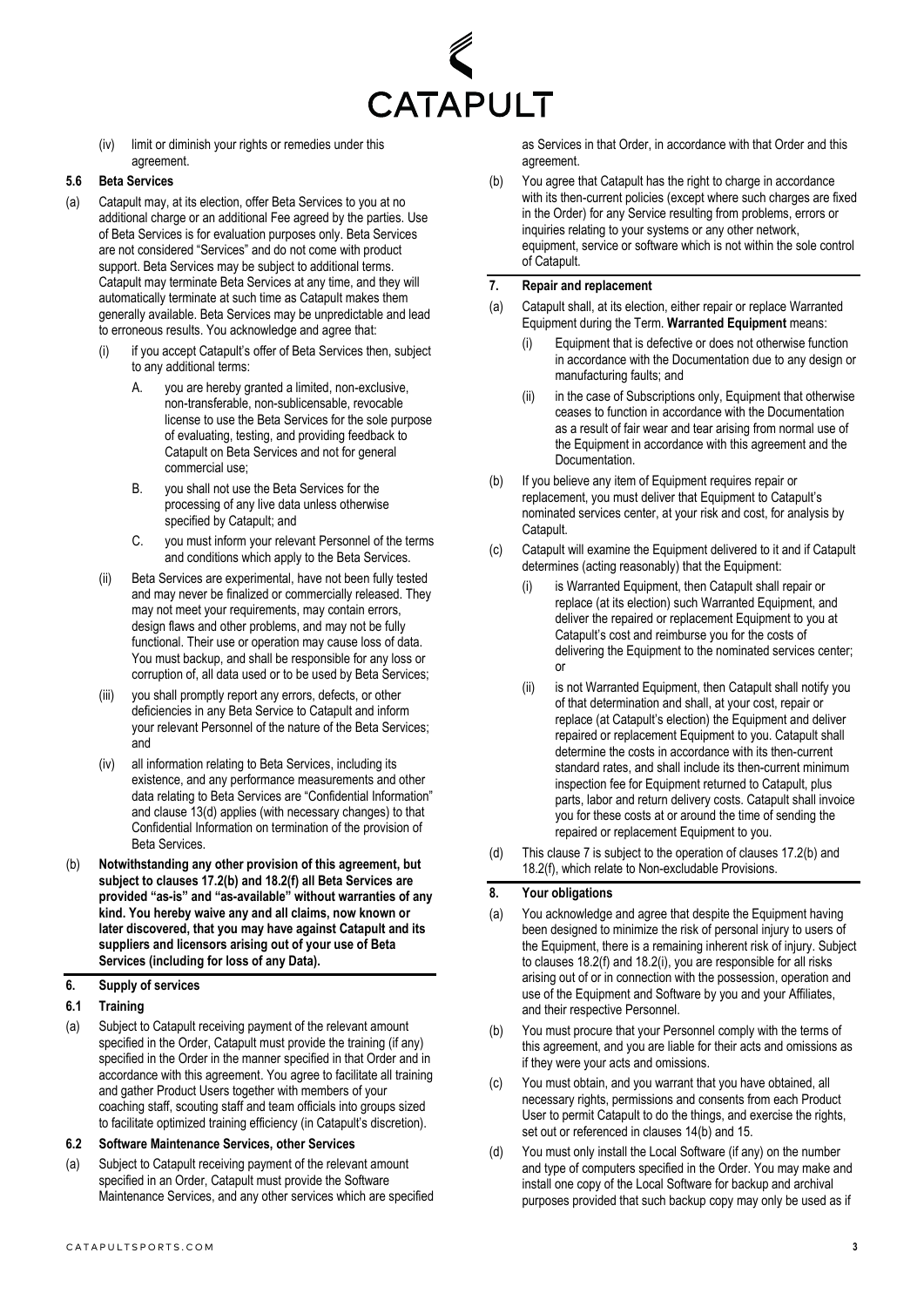

it were a primary copy if the primary copy has failed or is destroyed.

- <span id="page-3-3"></span>(e) You must only access and use the Software via the methods specified by Catapult (if any), which may include a security dongle, hardware key, coded license file or any other form of security token.
- (f) You must comply with, and procure that users of the Software accept and comply with, the terms of the then-current EULA.
- (g) You must procure that each user of the Software keeps their individual login details for the Software secure and confidential and does not permit any other person to use that user's individual login details.
- (h) You must strictly restrict access to the Software and Documentation to your Personnel who need such access for the purposes of monitoring the performance of Product Users. You must prevent disclosure of images, or copies, of any portion of the Software or Documentation to your Personnel or third parties;
- (i) You are responsible for and must provide all computers, hardware, software, networks and other equipment and services necessary to access and make use of the Software.
- (j) You are responsible for implementing and maintaining, and must implement and maintain, adequate backup and recovery procedures to protect and preserve the Data.
- <span id="page-3-4"></span>(k) You must not, and you must procure that your Personnel do not, do any one or more of:
	- reverse engineer, reverse compile, decompile or disassemble the object code of any part of the Software or otherwise attempt to derive or discover the source code of the Software;
	- (ii) access or use the Software in order to build, support, or assist a third party in building or supporting any products, programs, or services which are competitive or perform the same functions as the Equipment or Software;
	- (iii) use the Cloud Services unlawfully, fraudulently or maliciously, for example, by hacking into or inserting malicious code, including viruses, or harmful data, into the Cloud Services or systems; and
	- (iv) use the Cloud Services in a way that could damage, disable, overburden, impair or compromise Catapult's systems or security or interfere with other users.
- (l) You must not, and you must procure that your Personnel do not, do any one or more of:
	- collect or harvest any information or data, or attempt to decipher any transmissions to or from the systems used by Catapult;
	- (ii) transmit or process via the Cloud Services any material that is defamatory, offensive or otherwise objectionable;
	- (iii) use the portions of the Software that are development tools for general software development purposes;
	- (iv) disclose in writing the results of any performance, functional or other evaluation or benchmarking of the Catapult Products, Services or Software to any third party without the prior written permission of Catapult, other than consultants and Catapult working on your behalf; and
	- (v) remove or modify any program markings or any notice of Catapult's proprietary rights in the Software.
- <span id="page-3-5"></span>(m) You must not, directly or indirectly, do one or more of: (i) use for any purposes other than monitoring the performance of Product Users for your internal purposes; (ii) Commercialize, give or allow third parties access or rights to; and (iii) provide services in relation to; any of the Software or Data, whether before, after or during the Term.

(n) You represent and warrant on the Term Start Date, and on each day of the Term, that you are not: (i) a person, or 50% or more owned or controlled by a person, appearing on any list of prohibited, restricted or sanctioned parties published by the US, UK, EU, or Australian government; or (ii) located in, or receiving the benefit of any part of Catapult's obligations from, any jurisdiction in relation to which such a government has imposed any embargo, designation as a "state sponsor of terrorism" (or similar), applicable export or import control, or any restriction which would render unlawful the provision or receipt of, or payment for, any part of Catapult's obligations.

#### <span id="page-3-0"></span>**9. Loan equipment, software and services**

- (a) Catapult may, at its election, by an Order do one or more of:
	- (i) loan you specified equipment;
	- (ii) provide you with access to specified software; or
	- (iii) provide you with specified services,

#### each a **Loaned Offering**.

- <span id="page-3-1"></span>(b) Except as agreed by the parties in writing, the terms and conditions of this agreement shall apply in relation to a Loaned Offering on the following basis:
	- (i) 'Equipment' means the equipment comprising the Loaned Offering:
	- (ii) 'Software' means the software comprising the Loaned Offering;
	- (iii) 'Services' means the services comprising the Loaned Offering;
	- (iv) 'Term' means the period of the loan, or the period of use, in respect of the Loaned Offering under the relevant Order;
	- (v) the loaned equipment is treated as being procured on a Subscription basis under claus[e 4.2;](#page-0-2)
	- (vi) claus[e 4.3](#page-1-0) and those aspects of clause [20.2\(a\)](#page-7-3) relating to the destruction or recycling of the Equipment will not apply; and
	- (vii) all other terms and conditions of this agreement will apply during the Term of the Loan Offering.

#### **10. Fees and payment**

- (a) You must pay Catapult the fees payable in accordance with this agreement within 30 days of your receipt of a valid invoice.
- (b) If you request additional services or deliverables not covered by this agreement, and not set out in a separate Order, the parties may execute a variation to this agreement or an addendum to the applicable Order relating to the specific services or deliverables to be added. In the absence of such an addendum, Catapult will invoice you for such additional services or deliverables at its thencurrent rates for such additional services. You must pay Catapult the fees payable in relation to such additional services or deliverables in accordance with the payment terms under the relevant Order in respect of which the services or deliverables are deemed, by Catapult, to be additional.
- <span id="page-3-2"></span>(c) Except as required by law, you must pay to each Catapult Group Company all payments due to it under this agreement without any deduction, encumbrance or set-off and free and clear of, and without deduction for or on account of, any taxes, levies, imports, duties, charges, fees and withholdings of any kind and whether imposed by any governmental or any other authority (**Taxes**).
- <span id="page-3-6"></span>(d) If any Taxes are required by law to be deducted or withheld from any payments due to a Catapult Group Company under this agreement (including under claus[e10\(c\)\)](#page-3-2), you must gross up such payment such that the balance payable to that Catapult Group Company after deduction of the applicable Taxes shall be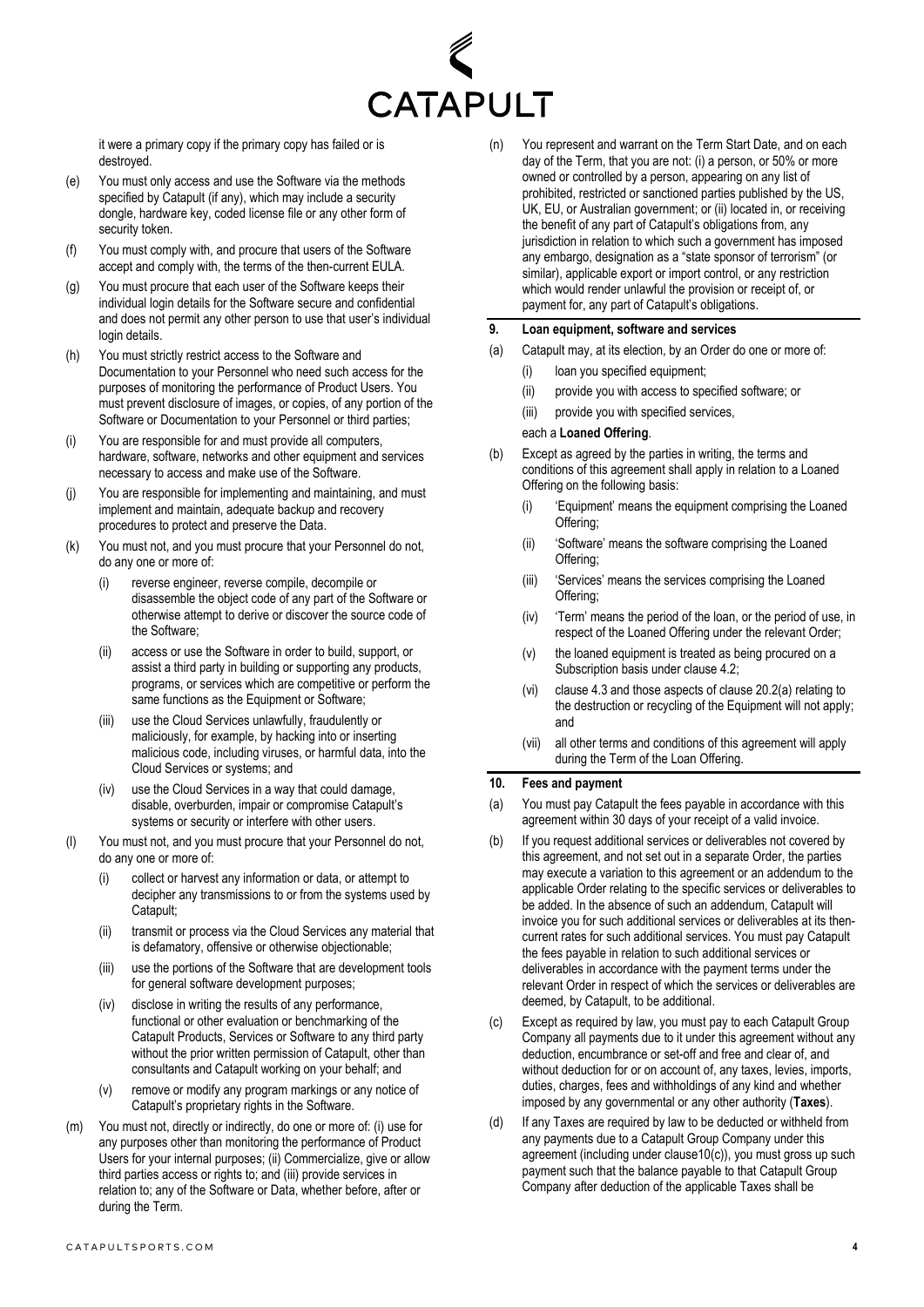

equivalent to the original amount due to that Catapult Group Company.

- (e) You must notify Catapult promptly on or before signing this agreement of any requirements (or potential requirements) imposed by law that will or may result in a deduction or withholding of any amounts due to a Catapult Group Company under this agreement (including local withholding Taxes) and must take all actions reasonably required to avoid or mitigate the effect of such requirements (including, taking advantage of any applicable double taxation treaties). Catapult must co-operate with any reasonable requests from you in relation to taking advantage of such double taxation treaties.
- (f) If you do not pay any amount owing to Catapult by the due date for such payment, Catapult may do any or all of:
	- (i) on not less than five Business Days' notice to you, do any one or more of suspend, limit or restrict your access to the Software and suspend the performance of any of Catapult's other obligations to you until such amount is paid in full;
	- (ii) retain all materials and data until all such payments are paid in full in accordance with the Order and this agreement; and
	- (iii) charge interest on the amount outstanding at the rate of 10% per annum (or the maximum rate permitted by law, if lower), calculated from and including the date on which the payment became due until the date on which the payment is made. You must pay the interest on Catapult's written demand.
- (g) You agree to reimburse Catapult, upon Catapult's written demand, for any reasonable legal fees or other costs associated with the collection of late payments.

#### **11. Taxes**

#### **11.1 Sales taxes**

All fees payable by you under this agreement are net amounts and are payable in full, without deduction for taxes of any kind. An Order may set out provisions relating to the collection and payment of sales and similar taxes applicable to that Order. Unless expressly stated otherwise, you shall be responsible for, and shall promptly pay, all sales taxes and use taxes associated with this agreement or your receipt or use of one or more of Catapult's Products, Software or Services.

#### **11.2 VAT**

- (a) Unless expressly stated otherwise, all amounts set out in this agreement are exclusive of any VAT.
- (b) If VAT is properly payable by a party making a supply under or in connection with this agreement (the **supplier**), then the party liable to pay for that supply (the **recipient**) shall, in addition to any other amounts payable for that supply, pay to the supplier the amount of that VAT (the **VAT amount**).
- (c) The VAT amount is payable at the same time and in the same manner as the other amounts payable for that supply or, if later, on demand following the recipient receiving a valid VAT invoice.
- (d) Any reference in the calculation of any amount payable under this agreement to a cost, expense or other liability incurred by a party must exclude the amount of any credit for VAT in relation to that cost, expense or other liability.

# <span id="page-4-4"></span>**12. Intellectual property**

- (a) Each party will retain its Pre-existing IPR. Nothing in this agreement assigns, transfers or, except to the extent stated in any of clauses [5.1,](#page-1-4) [5.5,](#page-1-2) [5.6,](#page-2-1) [12\(c\),](#page-4-2) [14\(b\)](#page-4-1) an[d 21\(b\),](#page-7-4) licenses the Pre-existing IPR of one party to the other.
- (b) All IPR in the Software are owned by Catapult and its licensors, are protected by intellectual property laws and remain the copyright of their owners. The structure, organization and code of

the Software are the valuable trade secrets and confidential information of Catapult and its suppliers.

- <span id="page-4-2"></span>(c) Catapult grants to you a worldwide, royalty-free, non-exclusive license to use the IPR in the Documentation during the Term for the purposes of making use of the Equipment and Software in accordance with this agreement.
- (d) Any copies of the Local Software that you are permitted to make pursuant to clause [8\(d\)](#page-2-2) of this agreement must contain the same copyright and other proprietary notices that appear on or in the Local Software.

#### <span id="page-4-3"></span>**13. Confidentiality**

- (a) A recipient of Confidential Information may only use the Confidential Information of the discloser for the purposes of performing the recipient's obligations or exercising the recipient's rights under this agreement.
- (b) A recipient must:
	- (i) not disclose the Confidential Information of the other to any person except to the extent this agreement permits;
	- (ii) not assist or permit any person to make any unauthorized use of the discloser's Confidential Information; and
	- (iii) take reasonable steps to safeguard the Confidential Information, including co-operating with the discloser as reasonably required to protect the confidentiality of its Confidential Information.
- (c) A recipient may disclose Confidential Information to:
	- (i) its Representatives on a "need to know basis"; or
	- (ii) any other person only with the discloser's prior written consent.

Before doing so, the recipient must ensure that those persons are aware of the confidential nature of the Confidential Information and are bound by confidentiality obligations consistent with this agreement.

<span id="page-4-0"></span>(d) On expiry or termination of the agreement, you must, at Catapult's election, either return or destroy and either certify the return or destruction of, or permit a Catapult representative to witness the destruction of, all documents and other materials in any medium in your possession or control which contain or refer to Catapult's Confidential Information. However, you may retain a single copy of any document or other material containing or referring to the Confidential Information to the extent you are required to do so by law. The return or destruction of Catapult's Confidential Information does not relieve you from your obligations under this clause [13.](#page-4-3)

#### <span id="page-4-5"></span>**14. Data**

- (a) The Data is and remains your property at all times.
- <span id="page-4-1"></span>(b) You agree that Catapult may, and hereby grant Catapult a license to:
	- (i) access, use, adapt, modify, reproduce, reformat, transform, and process the Data during the Term to the extent necessary to provide the Equipment, Software and Services and to otherwise perform Catapult's obligations under this agreement; and
	- (ii) during and after the Term, create Derivative Materials from the Data (but only to the extent that such Derivative Materials do not incorporate your Confidential Information in a form that could reasonably identify any individual) and use, or permit third parties to use, such Derivative Materials.
- (c) The license in claus[e 14\(b\)](#page-4-1) is non-exclusive, perpetual, irrevocable, worldwide, royalty-free, sub-licensable, assignable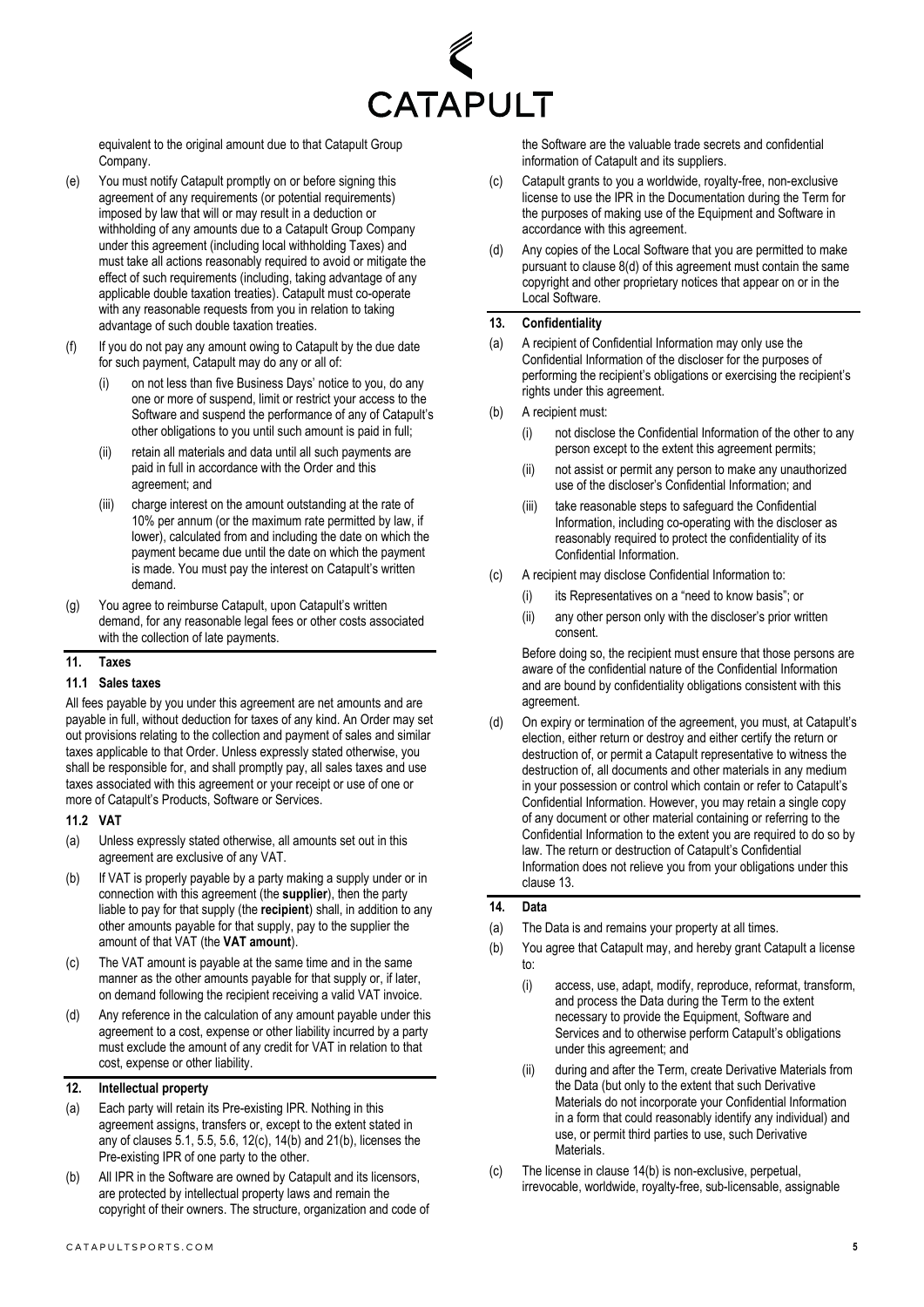

and transferable. Any IPR in any Derivative Materials vests in Catapult absolutely immediately on creation.

## <span id="page-5-2"></span>**15. Privacy**

- (a) Each party must:
	- collect, process, store and use personal data in accordance with applicable privacy law and consistent with the consent provided by each data subject;
	- (ii) comply with their own privacy policy;
	- (iii) maintain and enforce appropriate technical and organizational measures to protect their own information technology systems for the protection of personal data; and
	- (iv) inform the other party of any request from a data subject regarding their personal data and the action being taken to comply with such request.
- (b) You confirm that you have obtained written consent, in accordance with any applicable privacy law, from all data subjects whose personal data is collected, stored or processed in accordance with this agreement.
- <span id="page-5-0"></span>(c) Each party agrees to comply with their respective obligations as set out in Catapult's Privacy Policy and the Data Processing Addendum (the **DPA**), as amended from time to time. The DPA is incorporated into the Privacy Policy, and therefore both form part of the Additional Terms and Conditions and this agreement. Both are available at [catapultsports.com/standard-terms.](https://www.catapultsports.com/standard-terms)

## **16. Audit**

- (a) Catapult may:
	- (i) monitor your usage of the Software; and
	- (ii) on reasonable notice audit your systems and records relating to the use of the Software and Equipment,

for the purposes of verifying your compliance with the terms of this agreement.

(b) You agree to pay within 30 days of written notification any fees applicable to your use of the Products or Software in excess of your rights under this agreement or any Order hereunder. If you do not pay, Catapult may suspend your access to the Software and/or terminate the Order, and you will be required to pay to Catapult the full amount listed in the Order within 30 days of termination. You agree that Catapult is not responsible for any costs incurred by you in co-operating with the audit.

### **17. Warranties**

## <span id="page-5-3"></span>**17.1 Catapult warranties**

Catapult represents and warrants to you that:

- (a) no Service, Software or item of Equipment, or the use of any of the foregoing, will result in any unauthorized use of the rights (including IPR) of any person; and
- (b) the Equipment is free from defects and faults specified in, as applicable, paragraph (i) or (ii) of the definition of Warranted Equipment in claus[e 7\(a\).](#page-2-3)
- <span id="page-5-4"></span>**17.2 Disclaimer**
- (a) **Subject to claus[e 17.1](#page-5-3) and clauses [17.2\(](#page-5-4)[b\)](#page-5-1) an[d 18.2\(i\),](#page-7-2)  Catapult excludes and disclaims to the maximum extent permitted by law all guarantees, conditions, warranties or terms of any kind, whether express or implied or imposed by any applicable law including, without limitation, merchantability and fitness for a particular purpose.**
- <span id="page-5-1"></span>(b) Some jurisdictions do not allow the exclusion of guarantees, conditions, warranties, rights, remedies, or terms implied or imposed by any applicable law (each a **Non-excludable Provision**). This may include provisions under consumer protection legislation. **Nothing in this agreement affects your**

**statutory rights as a consumer or excludes, restricts or modifies a Non-excludable Provision which cannot lawfully be excluded, restricted or modified.**

- (c) You agree that you have not executed, or authorized the execution of, this agreement in reliance upon any advice, information, or representations, whether oral or written, obtained from Catapult or elsewhere.
- (d) **Catapult does not guarantee that the Products, Software or Services will:** 
	- (i) **be error-free or uninterrupted;**
	- (ii) **operate with your content or your applications, or with any other hardware, software, systems or data not provided by Catapult; or**
	- (iii) **meet your requirements, specifications or expectations.**
- (e) You acknowledge that Catapult does not control the transfer of data over communications facilities, including the internet and cloud-based services, and that the Software may be subject to limitations, delays, and other problems inherent in the use of such communications facilities. Catapult is not responsible for any delays, delivery failures, or other damage resulting from such problems. Catapult is not responsible for any issues related to the performance, operation or security of the Software that arise from your content, your applications or third party content. Catapult does not make any representation or warranty regarding the reliability, accuracy, completeness, correctness, or usefulness of third party content, and disclaims all liabilities arising from or related to third party content (including, but not limited to, any optional third party tools as referenced on a Catapult Website).

## <span id="page-5-7"></span>**18. Indemnities and liability**

#### **18.1 Indemnities**

- <span id="page-5-5"></span>(a) Catapult indemnifies you and your employees, officers, agents and contractors from and against all losses, damages, liability, costs and expenses sustained or incurred by those indemnified and which arise out of or in connection with any demand, allegation, claim or action that the Equipment, Software or Services, or their use, infringe the rights (including any IPR) of any person (**Third Party IP Claim**).
- <span id="page-5-6"></span>(b) Catapult is not liable to indemnify any persons under clause [18.1\(a\):](#page-5-5)
	- (i) unless:
		- A. you notify Catapult as soon as reasonably practicable of a Third Party IP Claim; and
		- B. Catapult has (at its expense) the sole control of the defense of the Third Party IP Claim and all related settlement negotiations; and
		- C. you provide Catapult (at Catapult's expense) with all assistance reasonably requested in connection with conducting the defense or settlement of any Third Party IP Claim; and
	- (ii) to the extent that the Third Party IP Claim was caused by, or contributed to by:
		- A. a modification of the Service, Software or Product the subject of the Third Party IP Claim by a person other than Catapult or its Personnel;
		- B. your use of any Service, Software or Product contrary to the terms of this agreement (including, without limitation, any use after the expiry of, or during a suspension of, this agreement; any use contrary to any Documentation; and any failure to use an Enhancement provided to you);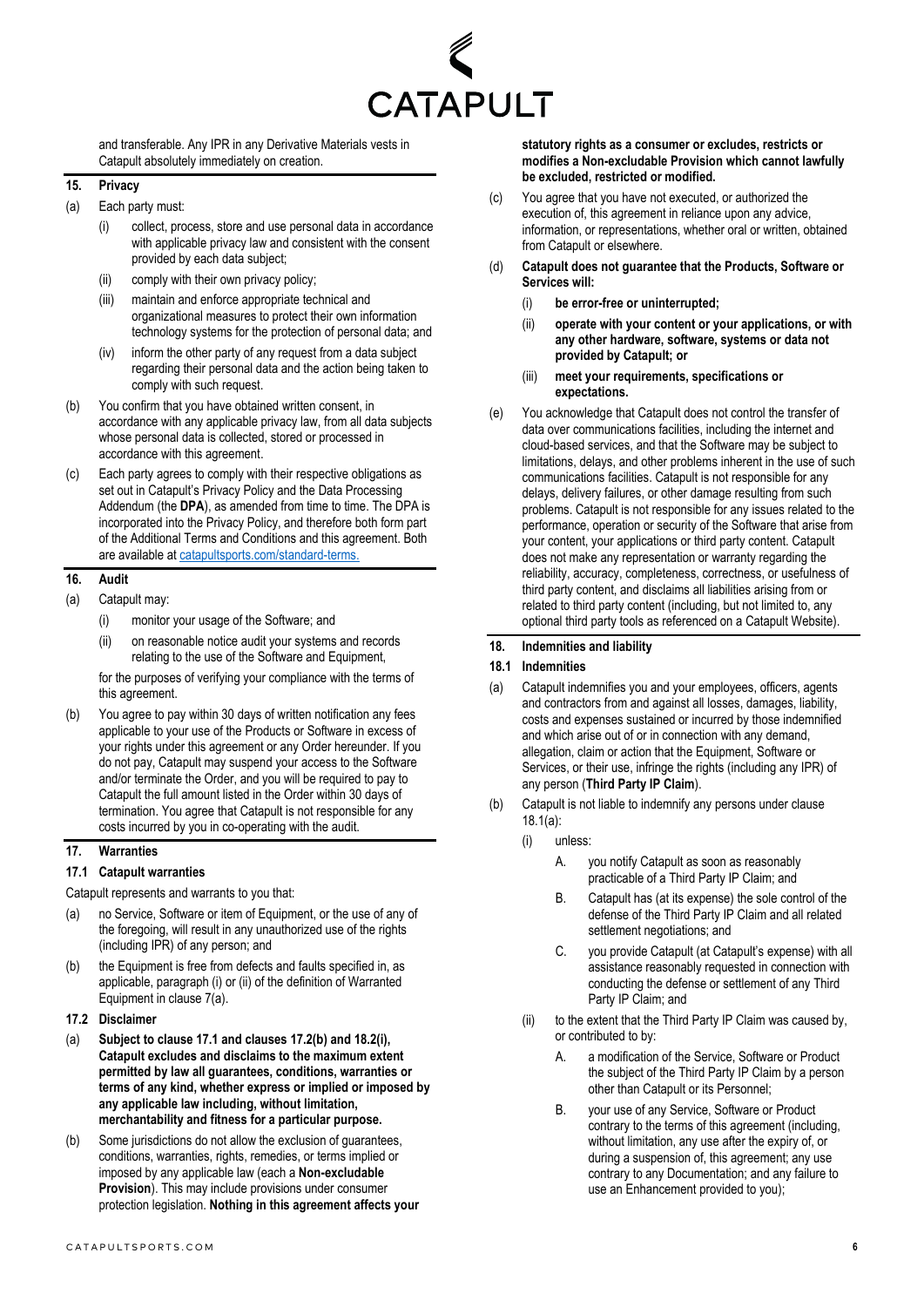

- C. your use of any information, design, specification, instruction, software, service, data, hardware, or material not furnished by Catapult; or any such material which is accessible to you within or from the Software but which is furnished by a third party;
- D. your use of Catapult's trade marks without express written consent to do so; or your use of any Product or Software after Catapult notifies you to discontinue that use due to a Third Party IP Claim;
- E. any breach of this agreement by you or your Personnel.
- (c) Catapult shall not indemnify you for any Third Party IP Claim known to you at the time you enter into an Order or agreement.
- (d) You must reimburse Catapult for any costs or damages that result from any of the actions listed in this claus[e 18.1\(b\)\(ii\);](#page-5-6)
- (e) Catapult's liability under claus[e 18.1\(a\)](#page-5-5) is not subject to the aggregate liability cap in claus[e 18.2\(a\)\(i\).](#page-6-2)
- <span id="page-6-3"></span>(f) If your use of any of the Software or Products in relation to this agreement is, or in Catapult's opinion is likely to be, injuncted or prohibited due to a Third Party IP Claim (**Injunction**), Catapult may, at its sole option and expense, either:
	- (i) procure for you the right to continue using such Software or Products or under the terms of this agreement; or
	- (ii) replace or modify such Software or Products so that they are non-infringing and substantially equivalent in function to the injuncted Software or Products.
- <span id="page-6-4"></span>(g) If options [18.1\(f\)\(i\)](#page-6-3) an[d 18.1\(f\)\(ii\)](#page-6-4) cannot be accomplished despite Catapult's commercially reasonable efforts, then Catapult may terminate your rights (in part in relation to the affected Software or Products, or in whole), in which case Catapult's obligations regarding the terminated Software and Products will cease and no new fees or charges will be invoiced to you regarding the terminated Software or Products. Catapult agrees to refund you any pre-paid fees for the terminated Software or Products less a pro rata portion for services rendered prior to the date of termination.
- <span id="page-6-0"></span>(h) To the maximum extent permitted by law, you must pay to Catapult on demand an amount equal to all Indemnified Loss suffered or incurred by each Catapult Group Company and their respective Personnel (together, the **Catapult Indemnified Persons**) arising as a result of, or in connection with one or more of:
	- (i) where and to the extent that Equipment is procured on a Subscription basis, any loss of or damage to that Equipment;
	- (ii) a breach of clause  $4.2(b)$ ,  $8(e)$ ,  $8(k)$  or  $8(m)$ ; and
	- (iii) any action or claim, brought against a Catapult Indemnified Person, arising out of, or in relation to, Catapult's use of the Data, provided that Catapult:
		- A. promptly notifies you in writing of the claim;
		- B. grants you sole control of the defense and settlement of the claim; and
		- C. provides you, at your expense, with all assistance, information and authority reasonably required for the defense and settlement of the claim.

Your liability under this clause [18.1\(h\)](#page-6-0) is not subject to the aggregate liability cap in claus[e 18.2\(a\)\(i\).](#page-6-2)

## <span id="page-6-5"></span>**18.2 Liability**

(a) To the extent permitted by law and except as otherwise expressly set out in this agreement:

- <span id="page-6-2"></span>(i) **the aggregate liability of each of Catapult (combined with its suppliers) and you** (in this claus[e 18.2,](#page-6-5) both a **party**), **under or in respect of an Order is limited to an amount equal to the amounts paid by you under that Order. This claus[e 18.2\(a\)\(i\)](#page-6-2) does not apply to your payment obligations under an applicable Order, your liability under clause [18.1\(h\),](#page-6-0) Catapult's liability under clause [18.1\(a\),](#page-5-5) or either party's liability for a breach of clause [13;](#page-4-3) and**
- (ii) **a party is not liable to the other party for:** 
	- A. **any special, indirect, incidental or consequential loss or punitive loss or damage;**
	- B. **loss of data, profits, revenue, business, goodwill, bargain, anticipated savings or management time; or**
	- C. **the cost of procuring substitute products or services arising out of, or in connection with, this agreement or the use or performance of Products, Services or Software,**

**whether or not the first party was, or should have been, aware of the possibility of such loss or damage.** 

- (b) The aggregate liability of Catapult (combined with its suppliers) under this agreement for each Product, Service, or Software provided to you, and the calculation of damages relating to the same is limited solely to Catapult's (and its suppliers') liability for, and the damages payable in respect of, that Product, Service, or Software and does not involve the amount paid or payable for any other Products, Services, or Software delivered to you by Catapult (whether under this agreement or otherwise).
- (c) Catapult and its suppliers will not be liable for, nor responsible for, any failure in the Catapult Software in any way resulting from or attributable to
	- (i) your systems;
	- (ii) unusually high usage volumes;
	- (iii) failures outside of Catapult's facilities, other than vendors used by Catapult to provide the Software;
	- (iv) your, or any third party's, products, services, or software;
	- (v) scheduled maintenance; or
	- (vi) unauthorized access, breach of firewalls or other hacking efforts by third parties.
- (d) As a condition precedent to recovery, claims for loss or damage caused by Catapult must be made in writing by you within 30 days after the loss or damage that is the subject of the claim.
- (e) The parties agree that irreparable damage would occur in the event any provision of this agreement was not performed in accordance with its terms and that the parties shall be entitled to specific performance of that terms, in addition to any other remedy at law or in equity.
- <span id="page-6-1"></span>(f) Catapult's liability for breach of a Non-excludable Provision is limited, at Catapult's option and so far as is permitted by law, to:
	- in the case of goods, the replacement of the goods or the supply of equivalent goods, the repair of the goods, the payment of the cost of replacing the goods or of acquiring equivalent goods, or the payment of the cost of having the goods repaired; or
	- (ii) in the case of services, the supplying of the services again, or the payment of the cost of having the services supplied again.
- (g) To the extent permitted by law, a party's liability to the other party under or in connection with this agreement is reduced to the extent, if any, to which the other party's acts or omissions cause or contribute to its own loss or damage.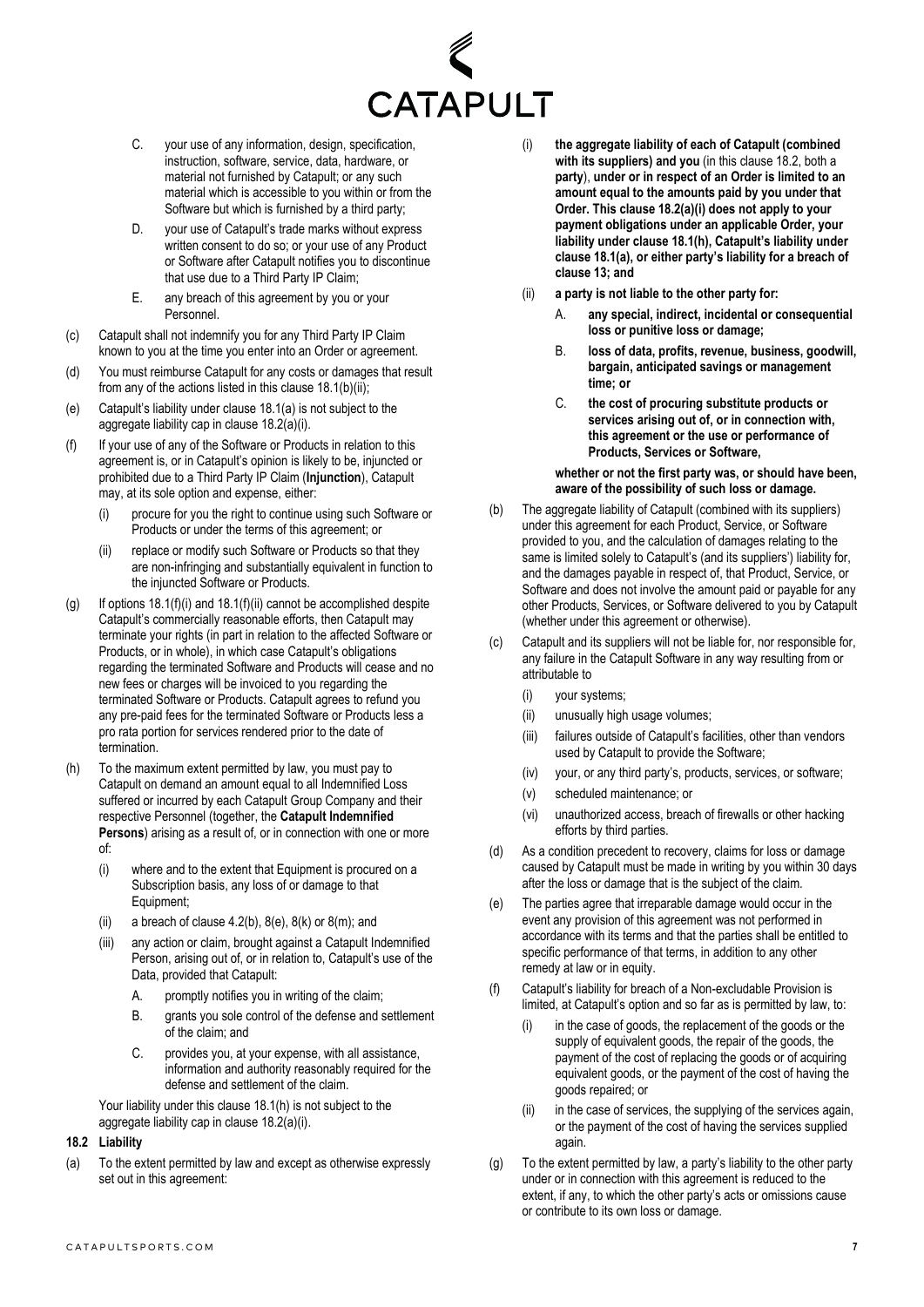

- (h) The limitations and exclusions of the liability set out in this clause [18](#page-5-7) apply regardless of the basis on which such liability arises, whether in contract, breach of statutory duty, tort (including negligence), in equity or under statute.
- <span id="page-7-2"></span>(i) Nothing in this agreement shall exclude or limit either party's liability for death or personal injury caused by its (or its agent's or subcontractor's) negligence, or for fraud or fraudulent misrepresentation or for any other liability that cannot, as a matter of law, be limited or excluded.

## **19. Force majeure**

- (a) A party will be relieved of its obligations (other than an obligation to pay money) to the extent those obligations are prevented by an event outside the reasonable control of the party and that event:
	- (i) was not caused or contributed to by that party; and
	- (ii) could not have been prevented by reasonable precautions or remedied by reasonable expenditure by the party which is seeking to rely on the event as the basis for relief,

and such relief will continue for the duration of that event.

(b) The party affected by the event must take all reasonable steps to resume the performance of its affected obligations as soon as reasonably possible.

#### <span id="page-7-0"></span>**20. Termination**

#### **20.1 Termination and renewal**

- (a) Once signed by you, an Order is non-cancellable and the sums paid non-refundable, except as provided under this agreement.
- (b) After the term which is stated on an Order (the **Initial Term**) or any Renewal Term (as defined in this clause) expires, the Term End Date for such Order (and each term for the provision of Products, Software and Services that ends on the Term End Date) shall automatically be extended by one year (each a **Renewal Term**) unless one party delivers notice that such party does not wish to extend the applicable Order (a **Non-Renewal Notice**). A Non-Renewal Notice must be received by the receiving party no less than 90 calendar days before the beginning of the Renewal Term.
- (c) At the start of each Renewal Term for an Order, the fees and charges payable for the Products, Software, and Services contained in that Order will increase by 5 per cent. If a material change is made to the number of Product Users, or the scope or nature of the Products, Software, or Services is expanded beyond the relevant Order (each, a **Material Change**), you will pay the amounts due in an invoice, delivered by Catapult, which accounts for the new fees and costs associated with such Material Change.
- <span id="page-7-6"></span>(d) Without limiting any other rights which a party may have at law, a party may immediately terminate this agreement by written notice to the other party if the other party:
	- breaches a material term or condition of this agreement (including any of clauses [4,](#page-0-4) [5,](#page-1-5) [8,](#page-2-4) [9,](#page-3-0) [12,](#page-4-4) [13,](#page-4-3) [14,](#page-4-5) [15,](#page-5-2) an[d 21\);](#page-7-5) or
	- (ii) breaches a non-material term of this agreement and fails to remedy such breach within 30 days of receipt of a written notice from the other party requiring it to do so; or
	- (iii) the party becomes insolvent, bankrupt, or becomes subject to a presumption of insolvency under any laws, suffers a meeting of its creditors, has any sort of administrator or receiver appointed in respect of any of its assets, executes a deed of company arrangement, has a petition presented to appoint any such administrator or receiver, is unable to pay its debts or threatens or ceases to carry on its business or suffers any execution which remains unsatisfied for 10 days or anything similar or equivalent to any of these things.

#### **20.2 Effect of termination**

- <span id="page-7-3"></span>Upon termination of this agreement, all licenses provided to you in this agreement immediately terminate, and you shall promptly destroy or recycle the Products, remove the Software from all computers and systems operated by you, and remove and delete all other copies of the Software. You shall also discontinue the use of any other Services or Software provided in relation to this agreement. If requested by Catapult, you shall certify (via an officer of your organization) as to your compliance with this clause [20.2\(a\).](#page-7-3)
- <span id="page-7-7"></span>(b) Termination of this agreement, by Catapult, under claus[e 20.1\(d\)](#page-7-6) requires you to pay to Catapult the full amount listed in the Order within 30 days of this agreement's termination, and allows Catapult to pursue actions stated in this document and any relevant agreement for such breach.
- (c) Without limiting, and without prejudice to, Catapult's rights under this Agreement (including claus[e 20.2\(b\)](#page-7-7) an[d 20.1\(d\)\)](#page-7-6) or at law, Catapult may, following an event relating to you under clause [20.1\(d\),](#page-7-6) whether prior to, in addition to, or in substitution for, exercising its right of termination (or any other rights), at its discretion and on one or more occasions, do one or more of suspend or limit the performance of some or all of its obligations to you (including providing access to the Products, Software and Services), and wholly or partially rescind any such suspension or **limitation**
- (d) The rights and obligations under clauses [8\(m\),](#page-3-5) [13,](#page-4-3) [14,](#page-4-5) [18](#page-5-7) an[d 21](#page-7-5) and each other clause which by its nature is intended to survive the termination or expiry of this agreement will continue in full force and effect after this agreement ends.
- (e) All rights that a party has accrued before this agreement ends continue after expiry or termination.

#### <span id="page-7-5"></span>**21. Publicity**

- (a) Subject to law and claus[e 21\(b\),](#page-7-4) a party must not make any public statement about this agreement, the subject matter of this agreement or its relationship with the other party without the other party's prior written approval.
- <span id="page-7-4"></span>(b) You agree that Catapult may use your name and logo in Catapult's customer lists and marketing materials in an informative manner and in a manner no more materially prominent than any other Catapult Group customer in those lists and materials, during and after the Term.

#### <span id="page-7-1"></span>**22. Notices**

Any notice or other communication that is required or permitted to be given under this agreement must be given in writing and may be delivered by hand or sent by mail or email. Catapult may provide notices to you via mail or email to the applicable address specified in the Order, via a pop-up in the Software, or in a manner that reasonably brings such notice or other communication to your attention.

### **23. General**

- (a) This agreement forms the entire agreement between Catapult and you in relation to its subject matter and replaces all previous agreements, arrangements, understandings, representations or other communications between the parties in relation to that subject matter.
- (b) Any changes to this agreement must be agreed in writing by Catapult and you.
- <span id="page-7-8"></span>(c) This agreement is governed by the laws of, and the parties submit to the non-exclusive jurisdiction of the courts of:
	- (i) the Commonwealth of Massachusetts if the Catapult entity is Catapult Sports Inc., Catapult Sports LLC, or SBG Sports Software Inc.;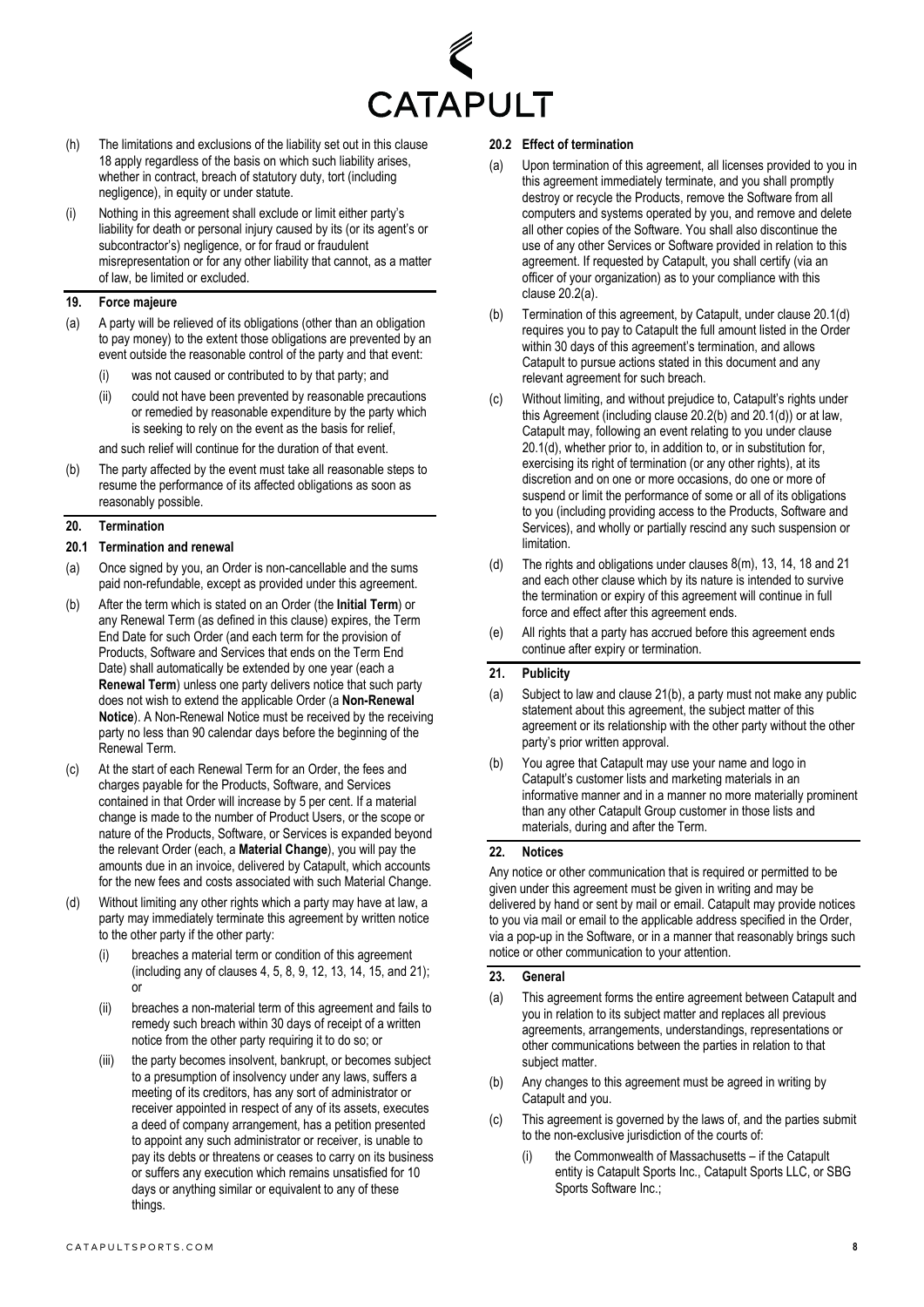

- (ii) England if the Catapult entity is Catapult Sports Limited, Catapult Sports EMEA Limited, or SBG Sports Software UK Ltd;
- (iii) Victoria, Australia if the Catapult entity is Catapult Sports Pty Ltd, Catapult Sports SAS, or any other Catapult Group Company not stated in this clause [23\(c\);](#page-7-8) and
- (iv) the People's Republic of China if the Catapult entity is Catapult Sports Technology Beijing Co Ltd.
- (d) The United Nations Convention on Contracts for the International Sale of Goods shall not apply to this agreement. Any obligation on Catapult to make any payment to you (whether by way of refund or otherwise) is subject to applicable law.
- (e) The parties waive a trial by jury of any or all issues arising in any action or proceeding between the parties (or their successors), under or connected with this agreement, or any of its provisions. In any action or proceeding to enforce or interpret this agreement, the prevailing party will be entitled to recover from the other party the prevailing party's costs and expenses (including reasonable legal fees) incurred in connection with such action or proceeding and enforcing any judgment, order, or result thereby obtained.
- (f) Each party irrevocably waives any right they may have to serve as a representative or as a private attorney general, or to participate as a member of a class of claimants, in any lawsuit, arbitration or other proceedings against any party arising from, related to, or connected with this agreement.
- (g) A person who is not a party to this agreement has no right under this agreement to enforce any term of this agreement but this does not affect any right or remedy of any person which exists or is available otherwise than under applicable laws.
- (h) No waiver of a right or remedy under this agreement is effective unless it is in writing and signed by the party granting it. It is only effective in the specific instance and for the specific purpose for which it is granted. A single or partial exercise of a right or remedy under this agreement does not prevent a further exercise of that or of any other right or remedy.
- (i) Any provision of this agreement that is wholly or partially void or unenforceable is severed to the extent that it is void or unenforceable. The remainder of this agreement will remain in full force and effect.
- (j) Unless the context requires otherwise, an obligation or a liability assumed by, or a right conferred on, two or more persons binds or benefits them jointly and severally.
- (k) This agreement must not be construed adversely to a party just because that party prepared it or caused it to be prepared. Each party acknowledges and agrees that they have read and understand the terms of this agreement, or that they have had the opportunity to discuss the terms of this agreement with their legal representative.
- (l) Catapult holds the benefit of this agreement on behalf of (and, where permitted by law, on trust for), and may enforce this agreement directly against you on behalf of, each Catapult Group Company and its suppliers, even though they are not parties to this agreement. To the extent that a Catapult Group Company or Catapult supplier cannot, and Catapult cannot on its behalf, recover any damages suffered by them, such damages shall be deemed to have been suffered and recoverable by Catapult.
- (m) You hereby grant to Catapult and the Catapult Group a nonexclusive, worldwide, perpetual, sub-licensable, irrevocable, royalty-free license to: use; incorporate into its products and services; and publish for any purposes; any comment, suggestion, enhancement request, recommendation, correction or other feedback provided by you or your Personnel relating to the operation of the Catapult Group's products or services.
- (n) Except as otherwise provided in this agreement, each party must pay its own costs and expenses in connection with negotiating, preparing, executing and performing this agreement.
- (o) A consent required under this agreement from Catapult may be given or withheld, or may be given subject to any conditions, in Catapult's discretion.
- (p) You shall obtain at your sole expense any rights and consents from third parties necessary for the Data, your applications, and Third Party Content, as well as other vendor's products provided by you that you use with the Software, including such rights and consents as necessary for Catapult to provide the Software under this agreement.
- (q) You must not sell, transfer, delegate, assign, license or create any security interest over any right or obligation under this agreement without Catapult's prior written consent. You authorize Catapult to, and agree that Catapult may, at any time and without obtaining any further consent from you: (A) assign all or any of its rights, subcontract all or any of its obligations, or novate all or any of its rights or obligations, under this agreement and, for the purposes of such novation, you consent to the assumption of the applicable liabilities by the relevant transferees and release of such obligations of the relevant transferors; and (B) mortgage, charge or otherwise create a security interest over this agreement.
- (r) The parties acknowledge and agree that Catapult and you are acting in the capacity of an independent contractor and that this agreement does not create any relationship of employment, agency or partnership between the parties either at common law or for the purposes of tax legislation, the superannuation guarantee legislation, workers compensation legislation or any other law.
- (s) Unless the context requires otherwise, a reference to:
	- a person includes a natural person, partnership, joint venture, government agency, association, corporation or other body corporate;
	- (ii) a party includes its successors and permitted assigns;
	- (iii) a thing (including a chose in action or other right) includes a part of that thing;
	- (iv) a word importing the singular includes the plural (and vice versa), and a word indicating a gender includes every other gender;
	- (v) a defined word or phrase means that any other part of speech or grammatical form of that word or phrase has a corresponding meaning;
	- (vi) words such as 'including', 'particularly' and similar expressions are not used as nor are intended to be interpreted as words of limitation;
	- (vii) a document includes all amendments or supplements to, or replacements of, that document;
	- (viii) a law includes a constitutional provision, treaty, decree, convention, statute, regulation, ordinance, by-law, judgment, rule of common law or equity and is a reference to that law as amended, consolidated or replaced.
- (t) Clause headings are for convenience only and do not modify or affect the meaning of any provision in, nor serve as the basis for interpretation or construction of, this agreement. A reference to a clause in this agreement is interpreted to include any subsections thereunder.
- (u) This agreement may be executed in any number of counterparts, each of which, when executed, is an original. Those counterparts together make one instrument.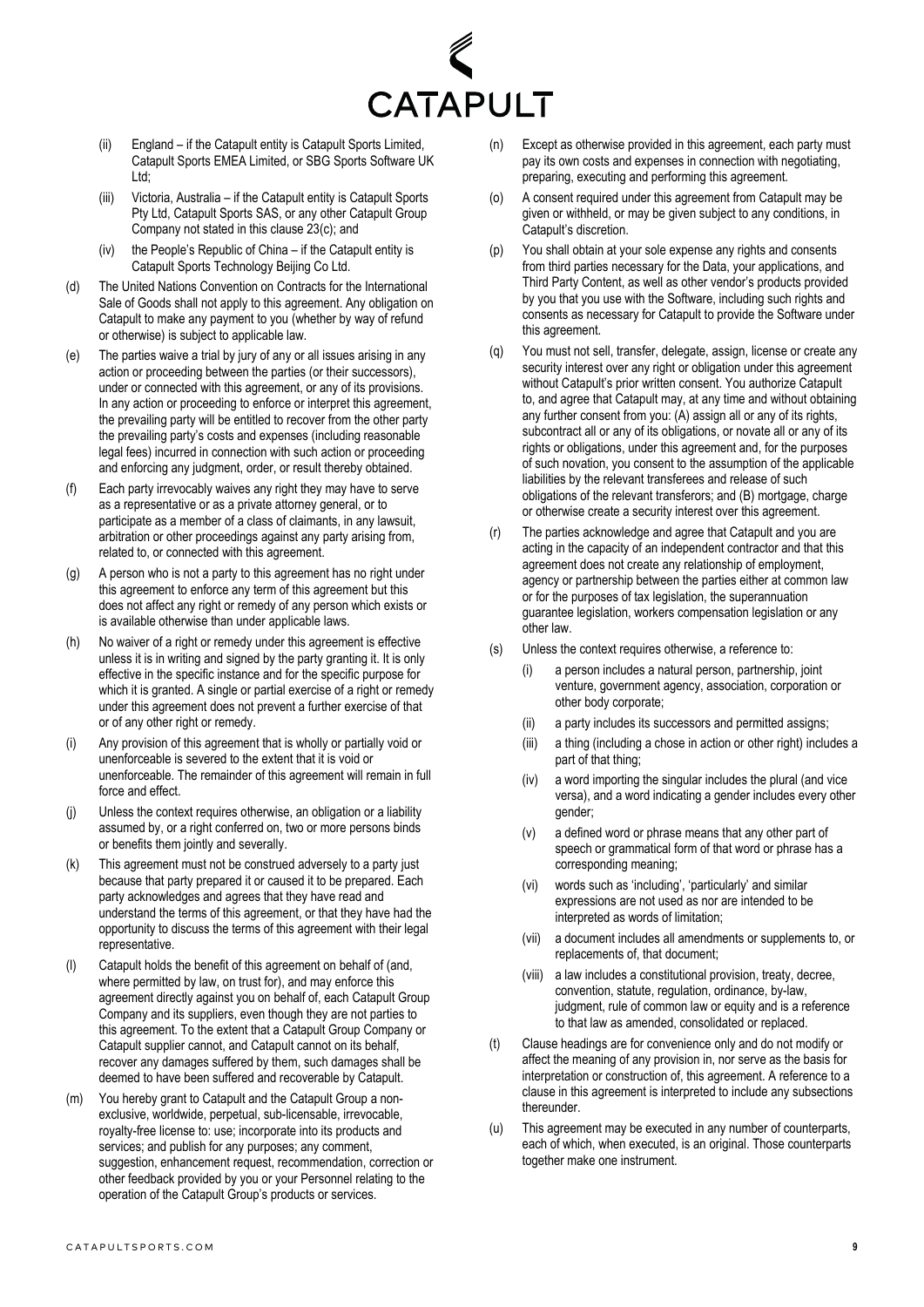

#### **24. Definitions**

**Accessories** means garments, pouches and vests (and similar) and any other items specified in an Order to be '**Accessories**'.

**Affiliate** means, in respect of an entity or other person, an entity or other person that directly, or indirectly through one or more intermediaries, controls or is controlled by, or is under common control with, that entity or other person.

**Beta Services** means Catapult services or functionality, that may be made available to you to try at your election that is designated as beta, pilot, limited release, developer preview, non-production, evaluation, or by a similar description.

**Catapult** means the relevant Catapult entity specified in the Order.

**Catapult Group** means Catapult and its Affiliates.

**Catapult Group Company** means a member of the Catapult Group.

**Catapult Website** means a website owned or operated by the Catapult Group where Products, Software or Services are offered for sale.

**Cloud Services** means the services specified in the Order as Cloud Services, which are 'software as a service' services hosted by Catapult and made available to you via the internet.

**Commercialize** includes to sell, transfer, assign, distribute, display, host, outsource, disclose, re-sell, use for the benefit of a third party, or commercialize in any other way.

**Confidential Information** means, in relation to a party, information that is by its nature confidential, is designated by that party as confidential, or the other party knows or ought reasonably to know is confidential, and includes any information relating to the financial affairs, assets or liability of a party, or any information relating to the internal management of a party, its Personnel, policies, plans, strategies, customers, suppliers, products or services. Confidential Information does not include information or material which is or becomes generally known to the public other than through a breach of this agreement or can be proven by the recipient to be:

- (a) at the time it was first disclosed to a party, already in the recipient's lawful possession;
- (b) developed independently by the recipient; or
- (c) was disclosed to the recipient by a third party entitled to disclose it.

**Data** means all data and information about or relating to you, users of the Equipment and Software, or your use of the Equipment, Software and Services, including that which is entered into, stored in, generated by or processed by the Software as well as any biometric and athlete performance-related and capability-related data.

**Derivative Materials** means materials, data and insights created by or on behalf of Catapult and which are based on, or created or derived from, the Data.

**Documentation** means the user manuals and online documentation provided by or on behalf of Catapult to you.

**Enhancements** mean patches, fixes or updates of the Local Software made generally available by Catapult to paid-up subscribers of the Local Software at no additional cost.

**Equipment** means the athlete monitoring equipment described in the Order and any other items specified as **'products'** or '**Equipment**' in the Order.

**EULA** means an end user license agreement and includes any document presented to users at the time of registering for the Cloud Services, using the Cloud Services or using Local Software.

**Fee** means an amount payable in accordance with clause 10.

**Indemnified Loss** means (i) the Loss; plus (ii) any amounts payable under clause [10\(d\);](#page-3-6) plus (iii) an amount equal to any additional Taxes assessable on the Catapult Group arising out of, or in connection with, the receipt by the Catapult Group of amounts under either or both of (i) and (ii)

**Intellectual Property** or **IPR** means all industrial and intellectual property rights of any kind, including copyright, patents, trademarks, design, moral rights and other proprietary rights.

**Loss** means all and any liabilities, costs, expenses, damages and losses and, in each case, whether or not in the contemplation of the parties at the date of this agreement, however it arises (including any act or omission of the Catapult Group) and whether it is present or future, fixed or unascertained, actual or contingent. Loss shall include the amount of any deductible amount on, or an increase in the premium of, an insurance policy maintained by Catapult (or a Catapult Group Company) in respect of the Equipment.

**Local Software** means the items of software specified in the Order as Local Software Services, which are made available to you for installation and use on computers and systems operated by you.

**Non-excludable Provision** has the meaning in clause [17.2\(b\).](#page-5-1)

**Order** means an order form for one or more of Products, Software, and Services in the format specified by Catapult from time to time and which is accepted by Catapult and you as contemplated in clause [1.2.](#page-0-1)

**Personnel** of a party means officers, employees, contractors, agents, subcontractors and professional advisors of that party, and includes officers, employees, contractors, agents and subcontractors of any subcontractor but excludes the other party.

**Pre-existing IPR** means a person's IPR existing prior to the Term Start Date (or, if claus[e 4.1\(c\)](#page-0-5) applies, the start of the Early Access Period), or subsequently brought into existence other than in the course of performing this agreement (including any improvements, modifications or developments of such IPR).

**Pre-Paid Purchase** has the meaning given in claus[e 1.3\(a\)\(i\).](#page-0-6)

**Products** means any items provided to you by Catapult which are not Software, including Equipment and Accessories.

**Product User** means those athletes and individuals that are monitored and measured using one or both of the Products and Software.

**Representatives** means, in relation to each party, any person acting for or on behalf of that party and includes any director, officer, employee, agent, contractor, legal advisor or professional advisor.

**Separate Terms** means, in relation to Separately Licensed Third Party Technology and Third Party Content, any terms and conditions not specified in this agreement which apply to those respective items.

# **Services** means:

- (a) the training services (if any) set out in the Order;
- (b) the Software Maintenance Services; and
- (c) any other services which are specified as Services in the Order.

**Software** means the Local Software, the Cloud Services and the Catapult Websites.

**Software Maintenance Services** means the services described in Appendix A to these terms and conditions.

**Subscription** has the meaning given in clause [1.3\(a\)\(ii\).](#page-0-7) 

**Taxes** has the meaning in clause [10\(c\).](#page-3-2) 

**Term** has the meaning given in clause [2.](#page-0-8)

**Term Start Date** means the date so specified in the Order, or if there is no such date, the date specified as the 'Start Date' in the Order (or words to that effect).

**Term End Date** means the date so specified in the Order or, if there is no such date, the date that is the period of time specified as the 'Minimum Term' in the Order (or words to that effect) after the Term Start Date.

**Third Party Content** means content provided by third parties that is used directly or indirectly by Catapult in providing, or required by